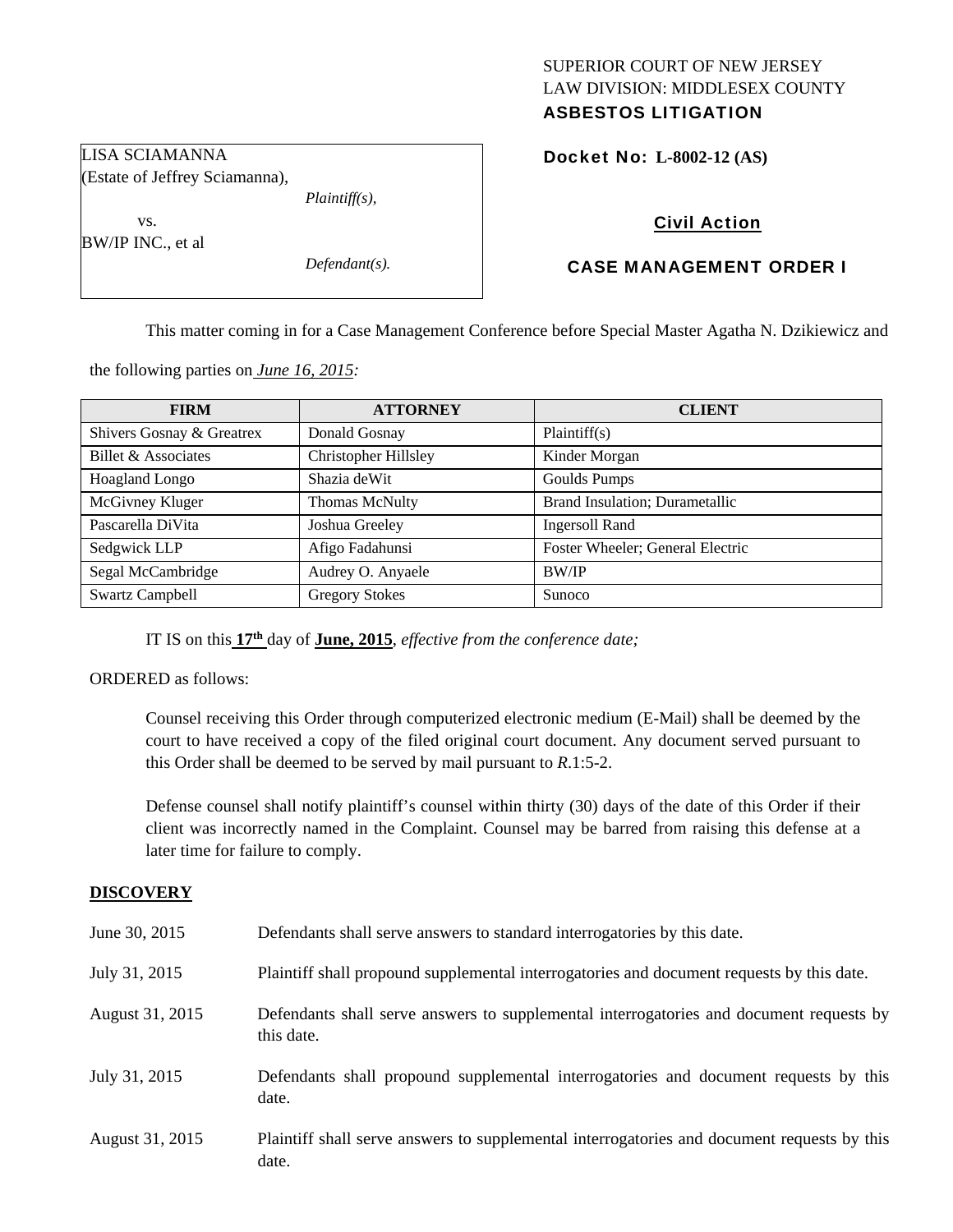- September 30, 2015 Fact discovery, including depositions, shall be completed by this date. Plaintiff's counsel shall contact the Special Master within one week of this deadline if all fact discovery is not completed.
- October 30, 2015 Depositions of corporate representatives shall be completed by this date.

### **EARLY SETTLEMENT**

November 6, 2015 Settlement demands shall be served on all counsel and the Special Master by this date.

### **SUMMARY JUDGMENT MOTION PRACTICE**

- November 6, 2015 Plaintiff's counsel shall advise, in writing, of intent not to oppose motions by this date. November 20, 2015 Summary judgment motions shall be filed no later than this date.
- December 18, 2015 Last return date for summary judgment motions.

#### **MEDICAL DEFENSE**

- July 31, 2015 Defendants shall forward medical authorizations to plaintiff's counsel by this date.
- August 31, 2015 Plaintiff shall serve executed medical authorizations by this date.
- January 29, 2016 Defendants shall identify its medical experts and serve medical reports, if any, by this date. **In addition, defendants shall notify plaintiff's counsel (as well as all counsel of record) of a joinder in an expert medical defense by this date.**

#### **LIABILITY EXPERT REPORTS**

- January 22, 2016 Plaintiff shall identify its liability experts and serve liability expert reports or a certified expert statement by this date or waive any opportunity to rely on liability expert testimony.
- February 26, 2016 Defendants shall identify its liability experts and serve liability expert reports, if any, by this date or waive any opportunity to rely on liability expert testimony.

## **ECONOMIST EXPERT REPORTS**

- January 22, 2016 Plaintiff shall identify its expert economists and serve expert economist report(s), if any, by this date or waive any opportunity to rely on economic expert testimony.
- February 26, 2016 Defendants shall identify its expert economists and serve expert economist report(s), if any, by this date or waive any opportunity to rely on economic expert testimony.

## **EXPERT DEPOSITIONS**

March 11, 2016 Expert depositions shall be completed by this date. To the extent that plaintiff and defendant generic experts have been deposed before, the parties seeking that deposition in this case must file an application before the Special Master and demonstrate the necessity for that deposition. To the extent possible, documents requested in a deposition notice directed to an expert shall be produced three days in advance of the expert deposition. The

\_\_\_\_\_\_\_\_\_\_\_\_\_\_\_\_\_\_\_\_\_\_\_\_\_\_\_\_\_\_\_\_\_\_\_\_\_\_\_\_\_\_\_\_\_\_\_\_\_\_\_\_\_\_\_\_\_\_\_\_\_\_\_\_\_\_\_\_\_\_\_\_\_\_\_\_\_\_\_\_\_\_\_\_\_\_\_\_\_\_\_\_\_\_\_\_\_\_\_\_\_\_\_\_\_\_\_\_\_\_